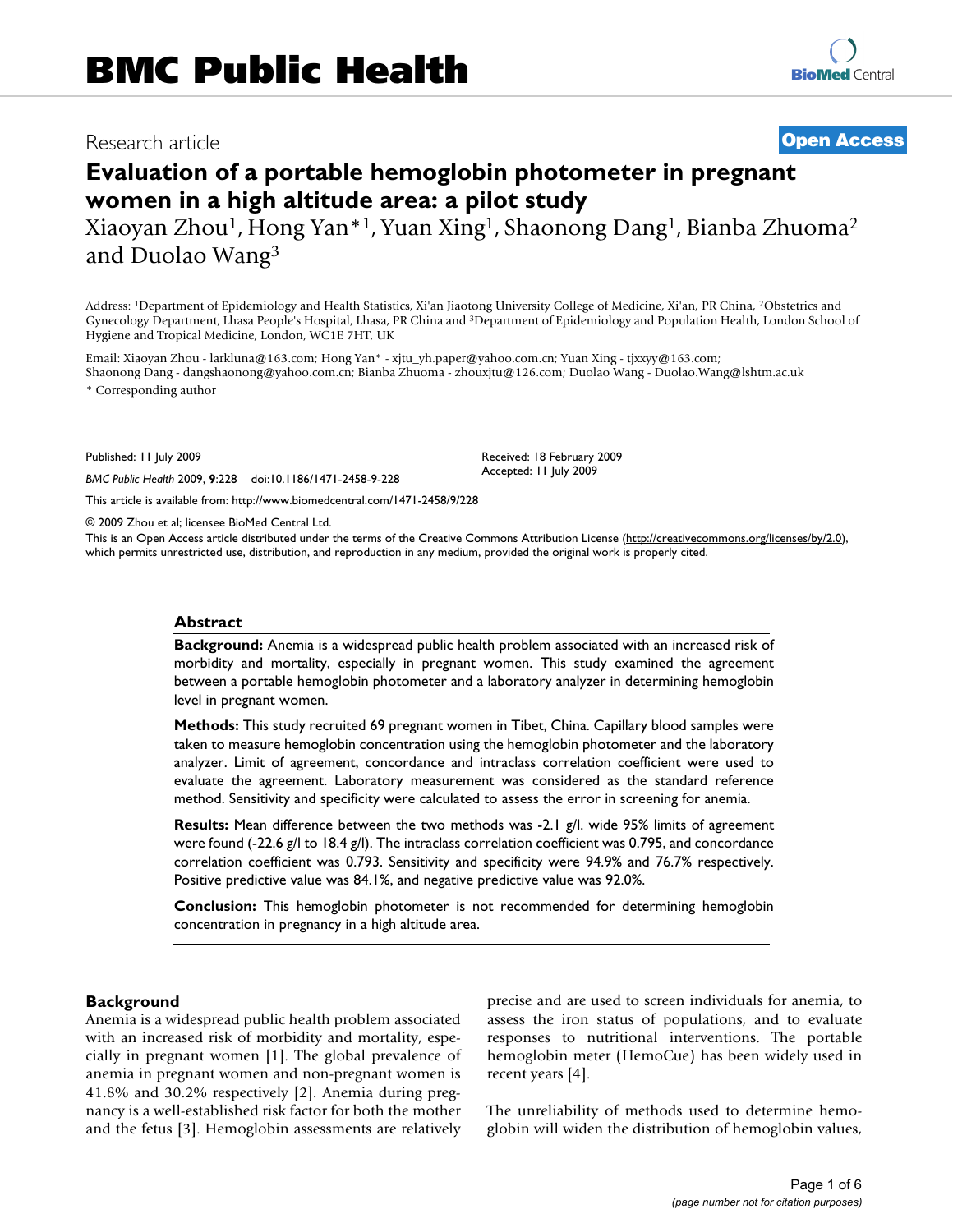and may bias the estimates of anemia and its health consequences. Previous evaluations on the performance of the HemoCue device have revealed conflicting results. von Schienck et al. [5] and Morris et al. [6] found a high accuracy with this device compared with standard laboratory methods. However, Chen [7], Rippmann [8] and Neville [9] did not recommend this device in general practice.

Only a few well-documented validation studies have been reported in pregnant women. Hudson-Thomas et al. [10] conducted a study in pregnant women in Jamaica; however, limited information was reported. Only one validation study has been conducted at an altitude of about 1500 meters above sea level in Mexico [11]. However, there is no information on the performance of the HemoCue device when used at a higher altitude. Therefore we conducted a study in pregnant women in Lhasa, Tibet, to assess the agreement of this device with a laboratory hematology analyzer to determine hemoglobin concentration. We also evaluated the performance of this device in anemia screening in this population.

### **Methods**

#### *Subjects and study setting*

The Tibet Autonomous Region is located in southwest China, and is often called the "Roof of the World" or the "Third Pole". In Lhasa, the capital of Tibet, the average altitude is about 3700 meters above sea level. Natural conditions in this area are extremely harsh. With the rise in elevation, the air pressure and oxygen content per cubic meter of air is reduced, the atmospheric pressure and oxygen content are approximately two-thirds of those at lower levels. This study was conducted in a prefecture level general hospital. Subjects were from the outpatient unit of the Obstetrics and Gynecology department. Pregnant women who came for antenatal examinations consented to take part in the study whereas the pregnant women with serious diseases were excluded. This study is approved by the Research Ethics Committee of Xi'an Jiaotong University College of Medicine.

### *Principle of Measurements*

The HemoCue®B-Hemoglobin system (HemoCue AB, Ängelholm, Sweden) consists of disposable microcuvettes containing reagent in a dry form and a single purposedesigned photometer. The reaction in the microcuvette is a modified azide-methemoglobin reaction. Sodium deoxycholate haemolyses erythrocytes and hemoglobin is released. Sodium nitrite converts hemoglobin to methemoglobin which, together with sodium azide, gives azidemethemoglobin. The absorbance is measured at two wavelengths (570 nm and 880 nm) in order to compensate for turbidity in the sample. The Sysmex KX-21TM (Sysmex Corporation, Kobe, Japan) is an automated

blood cell counter intended for in vitro diagnostic use in clinical laboratories. It is a compact, fully automated hematology analyzer with simultaneous analysis of 18 parameters in whole blood mode and capillary blood mode. It measures the hemoglobin concentration using a non-cyanide hemoglobin method (STROMA-TOLYSERWH). The instrument has been proved to provide accurate and reliable results including hemoglobin concentrations [12,13]. A quality control of the Sysmex KX-21 was achieved before each day of experiments. The instrument measured the control material and compared the results with a normal range of value given by the manufacturer for eight parameters. If the results are outside this range, the apparatus needs to be calibrated.

The calibration procedure was achieved just before start of this study and every month thereafter according to the user guide. At least five samples of a healthy subject are used. Hemoglobin concentrate (HGB) and hematocrit (HCT) of the samples were determined using another calibrated apparatus for 3 times (norm DIN 58931 for HGB and norm DIN 58933 for HCT). The blood samples are then measured with the Sysmex KX-21. A new calibration value was calculated and replaced the old one.

#### *Data collection*

A specially trained nurse interviewed the subjects and executed the HemoCue Measurement. Firstly subjects were asked to sign a consent form and complete a short questionnaire. Then capillary hemoglobin measurement was performed using the HemoCue device according to the manufacturer's instructions. Briefly, a lancet punctured the middle finger of the right hand and a capillary blood sample was taken, the third drop of blood was used to fill the cuvette. When the cuvette was full, it was correctly placed in the HemoCue device immediately. The nurse was trained to conduct the procedure of sampling and measurement. The HemoCue devices used were checked with the device-specific, control cuvette every day. If the value obtained deviated from the assigned value on the control cuvette card more than 3 g/l, this device will be replaced by another calibrated one. The measurement was conducted in an office and a thermometer was used to confirm the proper temperature (15–40 centigrade). Shortly after this, another nurse led subjects to the hospital laboratory where a laboratory hematology measurement of each subject's capillary blood was carried out using a standard procedure. Capillary blood mode is used. Fingertip puncture were made and blood sample were attracted to a capillary pipe. Quality control was run on the analyzers on a daily basis. The nurse was responsible for collect the report of the laboratory measurement.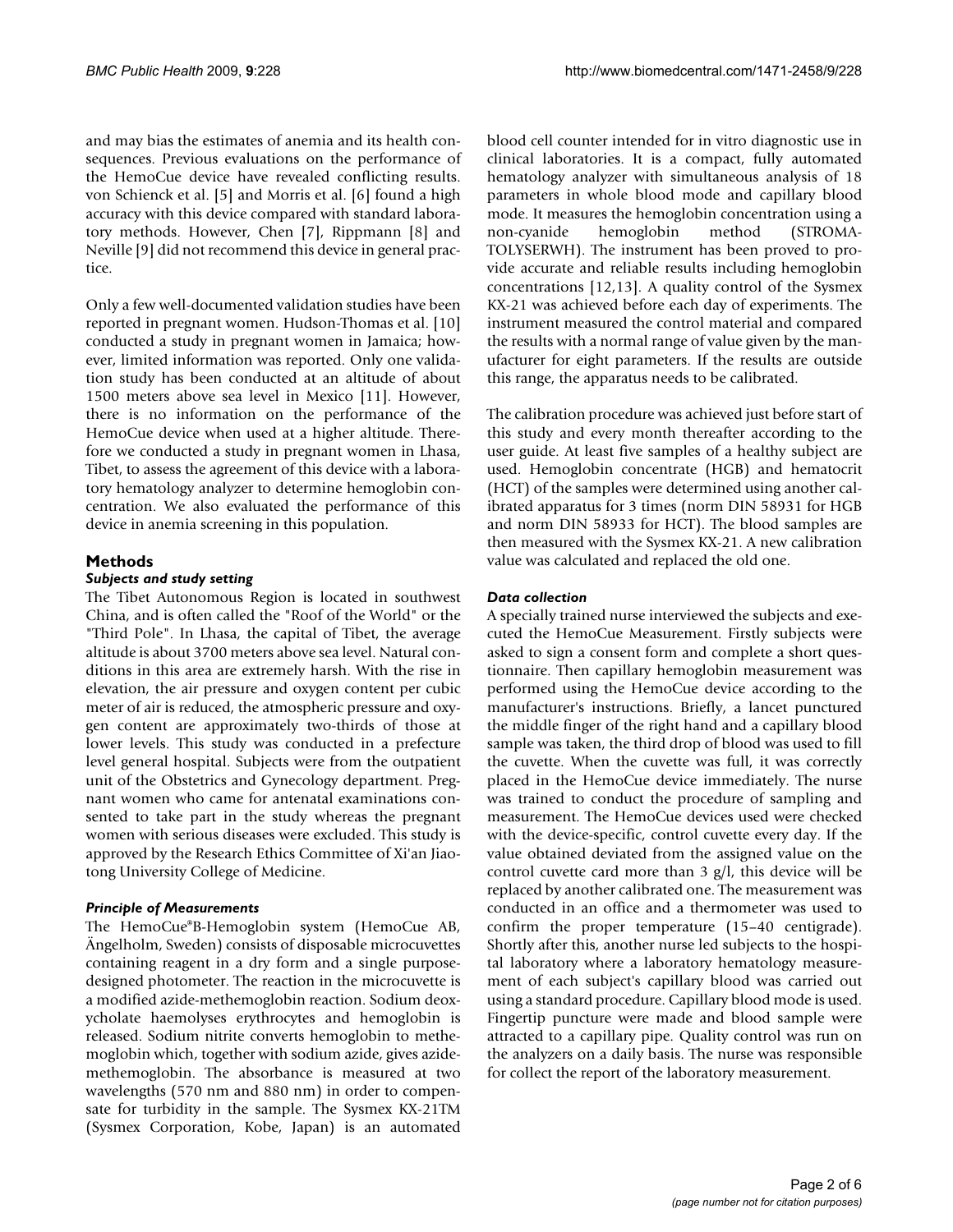#### *Statistical Analysis*

Agreement between the HemoCue device and the laboratory analyzer was assessed by the method of Bland and Altman [14], where the mean difference and the standard deviation of the differences between the HemoCue and the laboratory hematology analyzer, and the limits of agreement were calculated. Figures plotting difference against the average were graphed as Bland and Altman recommended [14]. The laboratory measurement was considered the standard in this study, and linear regression analysis was used to calculate the coefficient of determination and to estimate the error in the HemoCue measurements. We used intraclass correlation coefficient (ICC) and concordance correlation coefficient (CCC) to measure the agreement between the two methods. The ICC measures the amount of overall data variance due to between-subject variability, while the CCC is based on the distance in the plane of each pair of data to the 45° line through the origin [15]. We also calculated the prevalence of anemia using the criteria of National Centers for Disease Control and Prevention of the United States (CDC) and CDC altitude adjustment [16,17]. The cut-off point of CDC anemia criteria for pregnancy is 110 g/l in both the first and third trimester and 105 g/l in the second trimester. According to the CDC formula, adjusted hemoglobin concentration at an altitude of 3700 meter will be 28.5 g/ l lower than the actual one. The sensitivity, specificity, positive predictive value, negative predictive value and kappa value were calculated to assess the performance of the two methods in screening for anemia.

Data were entered into a Microsoft ACCESS database and analysis was carried out using Stata 8.0 for Windows.

### **Results**

This study was carried out between October 2006 and October 2007, on 69 pregnant women. Five subjects refused to participate in the project. Table 1 shows the characteristics of the study participants.

The overall mean difference between the two measurements was -2.1 g/l, differing significantly from zero with wide 95% LOA. Figure 1 represents the LOA and individ-

**Table 1: Summary statistics of characteristics of the 69 pregnant women**

|                         | Mean   | Minimum | Maximum | SD.   |
|-------------------------|--------|---------|---------|-------|
| Age (year)              | 27.12  | 19      | 40      | 4.84  |
| Gestational age (week)  | 33.70  | 5       | 42      | 9.50  |
| HCHB <sup>1</sup> (g/l) | 126.35 | 55      | 163     | 18.02 |
| LAHB <sup>2</sup> (g/l) | 128.45 | 78      | 162     | 14.84 |

HCHB<sup>1</sup>, the haemoglobin concentration measured by HemoCue®; LAHB2, the haemoglobin concentration measured by laboratory analyzer; SD, standard deviation.

ual differences. The 95% LOA were -22.6 g/l and 18.4 g/l, thus the HemoCue may be 22.6 g/l below or 18.4 g/l above the measurement using the laboratory haematology analyzer. The 95% confidence intervals of the LOA were 15.86 g/l to 20.87 g/l, and -25.08 g/l to -20.06 g/l. To assess the trend in the relationship between the difference and the mean, analyses of logarithmic transformed data were carried out. As Figure 2 shows, the difference was then -0.02 and the LOA were -0.20 and 0.15 on a logarithm scale. The LOA then had to be related to the original scale of measurement. When the antilog of these limits were taken we obtained 0.82 and 1.16. These limits tell us that for about 95% of cases, the HemoCue measurement of hemoglobin will be between 0.82 and 1.16 times that of the laboratory measurement. Thus, the HemoCue measurement may differ from the laboratory measurement by 18% below and 16% above. Fifteen (21.7%) of the absolute values of the difference were above 10.0 g/l. Five (7.2%) of the absolute values of the difference were above 20.0 g/l. Fifty-one (73.9%) of the values measured by the HemoCue were within 10% of the corresponding values measured by the laboratory haematology analyzer. Only thirty-six (53.6%) of the values measured by the HemoCue were within 5% of the laboratory measurements.

The Pearson correlation coefficient between the HemoCue hemoglobin concentration and the laboratory hemoglobin concentration was 0.82, and the coefficient of determination was 0.66. The ICC was 0.795, with a 95% confidence interval of 0.690 to 0.868. The CCC was 0.793 (95% confidence interval: 0.710–0.977). These results give a moderate agreement between the two measurements.

When hemoglobin concentrations were altitude-adjusted by the CDC method [17], the overall prevalence of anemia was 68.3% using the HemoCue device and was 56.5% using the laboratory analyzer. The kappa value was 0.729, indicating a moderate agreement. The sensitivity and specificity were 94.9% and 76.7%, respectively, the positive predictive value was 84.1%, and the negative predictive value was 92%, considering the laboratory analyzer as the reference method.

#### **Discussion**

Anemia affects 40% of pregnant women worldwide [2], and is detrimental to the health of mother and their fetus. Hemoglobin concentration is used for detecting anemia and also evaluating the gravity of this disorder. The use of a laboratory hematology analyzer is problematic in remote areas. Portable hemoglobin meters offer a rapid, handy and inexpensive measurement of hemoglobin. In addition, the finger puncture to allow capillary blood sampling as an easy technique is less resource-intensive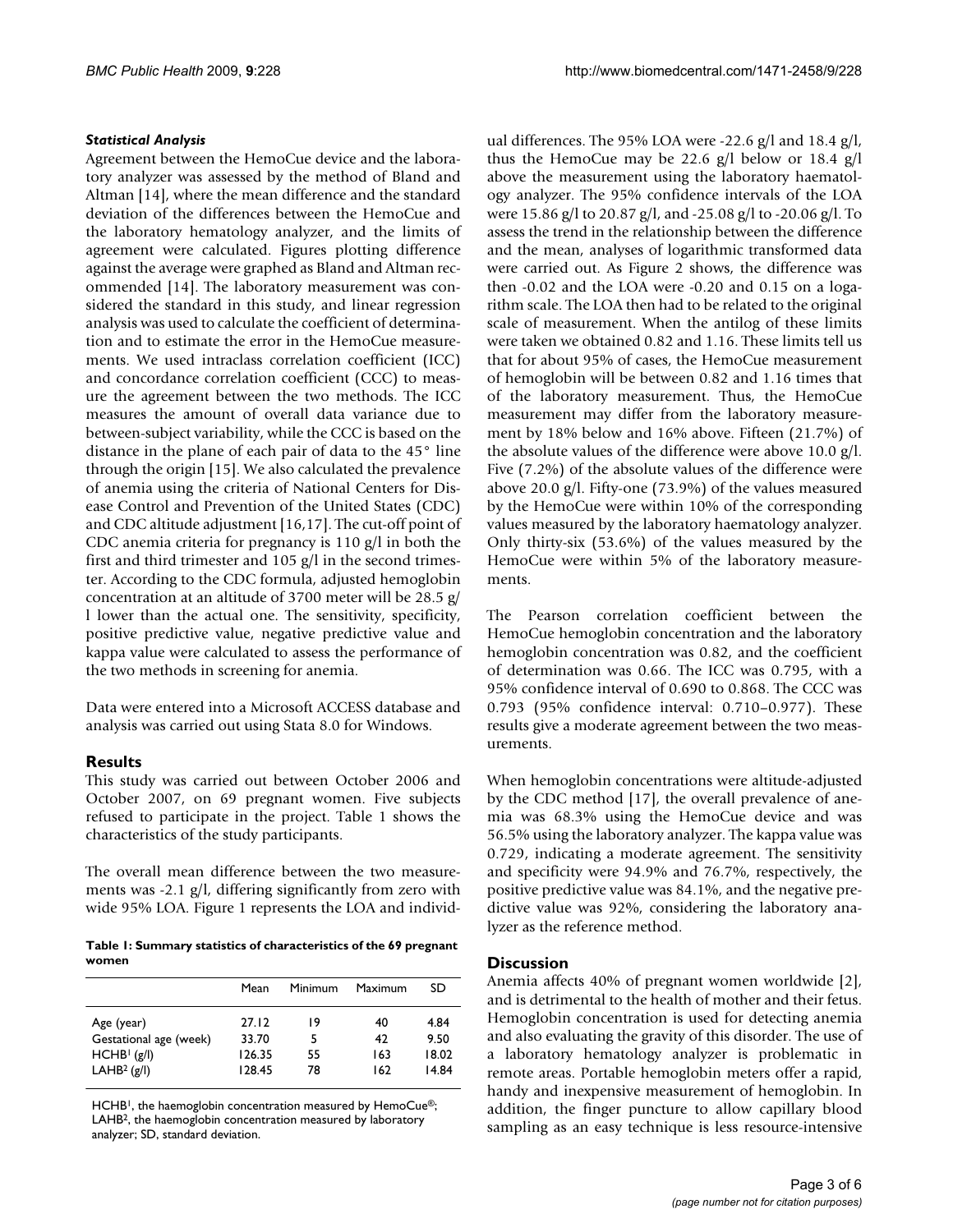

**Difference versus average of Hb measured by HemoCue and the hematology analyzer**. Horizontal line represents mean difference; broken lines represent 95% limits of agreement. Hb, hemoglobin concentration; HCHB, the hemoglobin con-

than vein puncture, and is more acceptable to patients and the community. The present study evaluated the agreement between the HemoCue device and a laboratory hematology analyzer for capillary hemoglobin measurement. This is the first validation study conducted in a high altitude area, thus filling a gap in this area.

The 95% LOA in present study is much wider compared to a study (-2.93 g/l and 3.38 g/l) carried out in infants in Honduras [6] and a study (-3.7 g/l and 4.5 g/l) carried out in patients undergoing aortic surgery [18]. However, several studies have demonstrated a similar LOA to that obtained in this study. Bhaskaram et al. demonstrated a LOA of -33  $g/l$  and 9  $g/l$  in India [19]. Rippmann et al. found a LOA of -6.0 g/l and 18.0 g/l in surgical blood samples [8], while a LOA of -18.0 g/l and 16.8 g/l in a study by van de Louw et al. was obtained in patients gastrointestinal bleeding in France [20].

In our study 21.7% of the absolute values of the difference were above 10.0 g/l. These results are slightly poorer than those reported in previous studies. Radtke et al. reported a difference of greater than 10.0 g/l in 9% of samples from unselected German blood donors [21], and in a study by Rippmann et al. [8], and the figure is 17.9%. van de Louw et al. found 21% of the difference was greater than 10.0 g/ l [20]. The results in our study and from the previous studies highlight the need for a pilot validity study before the HemoCue device can be used in a particular population or setting such as high altitude regions. The determination of hemoglobin in capillary blood using the HemoCue device was not accurate in our study, which was similar to validation studies in patients and blood donors. The result consists with a study conducted in Mexico middle high altitude area [11]. We therefore do not recommend this device to measure capillary hemoglobin in pregnancy in high altitude regions due to the discrepancies associated with this device compared to the laboratory hematology analyzer.

ICC and CCC are commonly used to evaluate agreement between measurements. In our study the ICC was 0.795, and the CCC was 0.793. These findings were similar or slightly poorer than those reported in previous studies in general settings [6,11,22]. These findings together with the LOA, confirm that capillary hemoglobin determination using the HemoCue does not have an acceptable agreement with capillary hemoglobin determination using the laboratory hematology analyzer.

In a study in Indonesian mothers, Sari et al. reported a sensitivity of 70.6% and a specificity of 97.5% in detecting anemia [23]. Radtke et al. reported a sensitivity of 98.0% and a specificity of 50.0% in screening blood donors [21], and Sawant et al. found a sensitivity of 99.0% and a specificity of 45.0% in screening blood donors [22]. In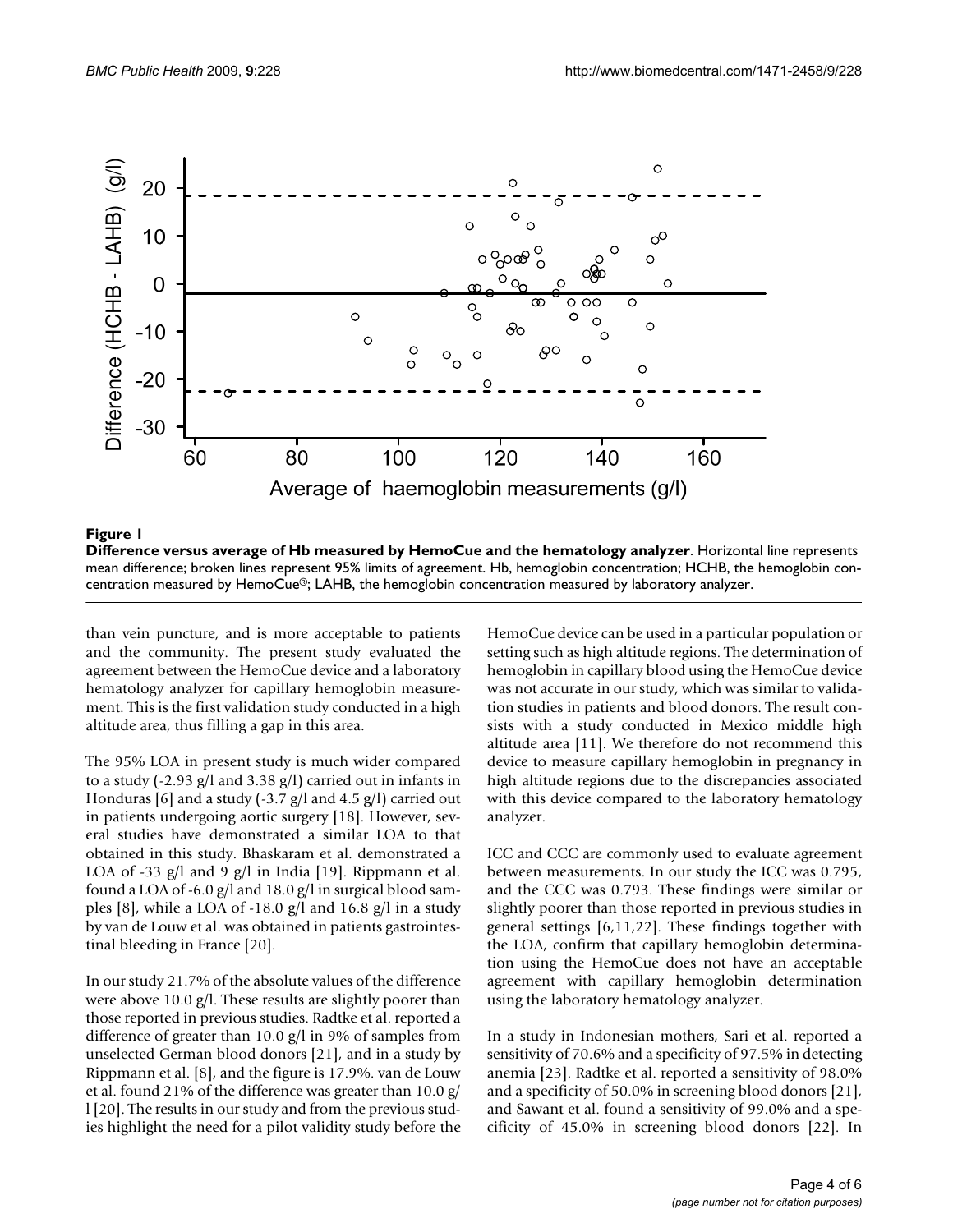

#### **Figure 2** Difference versus average of Hb measured by Hemocue and the hematology analyzer after logarithmic tra

**Difference versus average of Hb measured by HemoCue and the hematology analyzer after logarithmic transformation**. Horizontal line represents mean difference; broken lines represent 95% limits of agreement. Hb, hemoglobin concentration; HCHB, the hemoglobin concentration measured by HemoCue®; LAHB, the hemoglobin concentration measured by laboratory analyzer.

another study in Mexico, Neufeld et al. reported a sensitivity of 79% in detecting anemia in adults and 84% in children, and a specificity of 97% and 93% [11], respectively. In the present study, setting the laboratory analyzer as reference method, the sensitivity and specificity for anemia screening were 94.9% and 76.7%, the positive predictive value was 84.1% and the negative predictive value was 92.0%. These results are similar to or slightly better than previous studies, and the results seem acceptable.

Several authors have pointed out that capillary blood samples are more variable than venous blood samples [6,7], which may partly explain the poor agreement observed in our study. A shortcoming of this study is that this study did not measure with both methods using the same puncture. Disagreement may also be affected by the quantity of capillary blood samples, although the only one nurse who conducted the sampling and measurement process had undergone strict trainings.

The sample size in our study meets the general recommendations of Altman of at least 50 subjects in a methods comparison study [24].

This study is the first to evaluate HemoCue device in the determination of capillary blood hemoglobin in pregnant women in a very high altitude area. We also obtained detailed information on the agreement between the portable HemoCue and a laboratory analyzer on hemoglobin levels in pregnancy. Due to poor acceptance among participants, we were unable to obtain duplicate measurements for both methods to assess the reliability of these methods. However, the laboratory analyzer has been reported to perform very well in other published articles. Although we obtained poor agreement between HemoCue device and the laboratory analyzer for the determination of capillary blood hemoglobin, we do not know whether the high altitude in the study area contributed to this poor agreement. This is a topic that needs investigation.

#### **Conclusion**

Capillary hemoglobin determination using the HemoCue does not have an acceptable agreement with capillary hemoglobin determination using the laboratory hematology analyzer. We therefore do not recommend this device to measure capillary hemoglobin in pregnancy in high altitude regions.